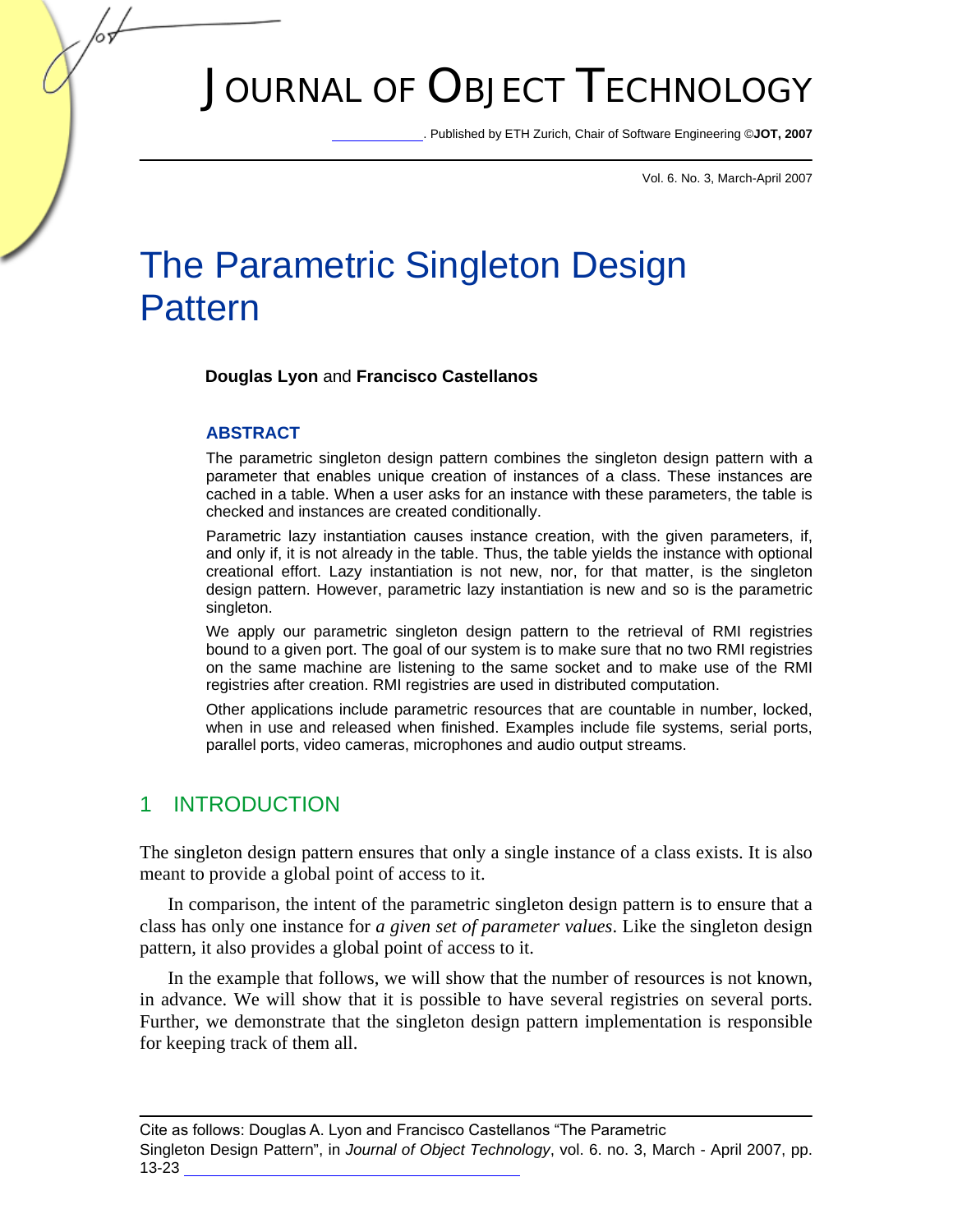## 2 MOTIVATION

A system cannot tolerate multiple instances of some classes with identical parameters. For example, you cannot have two instances making use of the same serial port, at the same time. You cannot have two instances that are trying to listen to the same socket connection. You cannot have two instances writing to the same file structure at the same time.

Operating systems often have the role as arbiter of consumed resources (i.e., tape drives, serial ports, etc.) we frequently leave it to the operating system to resolve these contention issues.

Even for similar resources (like serial ports) there are few standards for handling contention. For example, serial ports on Linux are locked using a *"/var/lock"* file. POSIX, on the other hand, uses *ioctl* mechanisms to make sure that no other process will open the port. Also, lock files depend on inconsistent naming conventions.

A better solution is to make a class that is responsible for keeping track of the instances created from the class. The class is declared final, so that it cannot be sub classed. The class also has a private constructor, so that other classes cannot instance it. The new design pattern is called the parametric singleton design pattern and it provides a way to access and create instances with given parameters.

#### 3 APPLICABILITY

Use the Parametric Singleton Design Pattern when:

- 1. There must be exactly one instance of a class with the given parameters.
- 2. The instances must be accessible to clients from a well-known access point.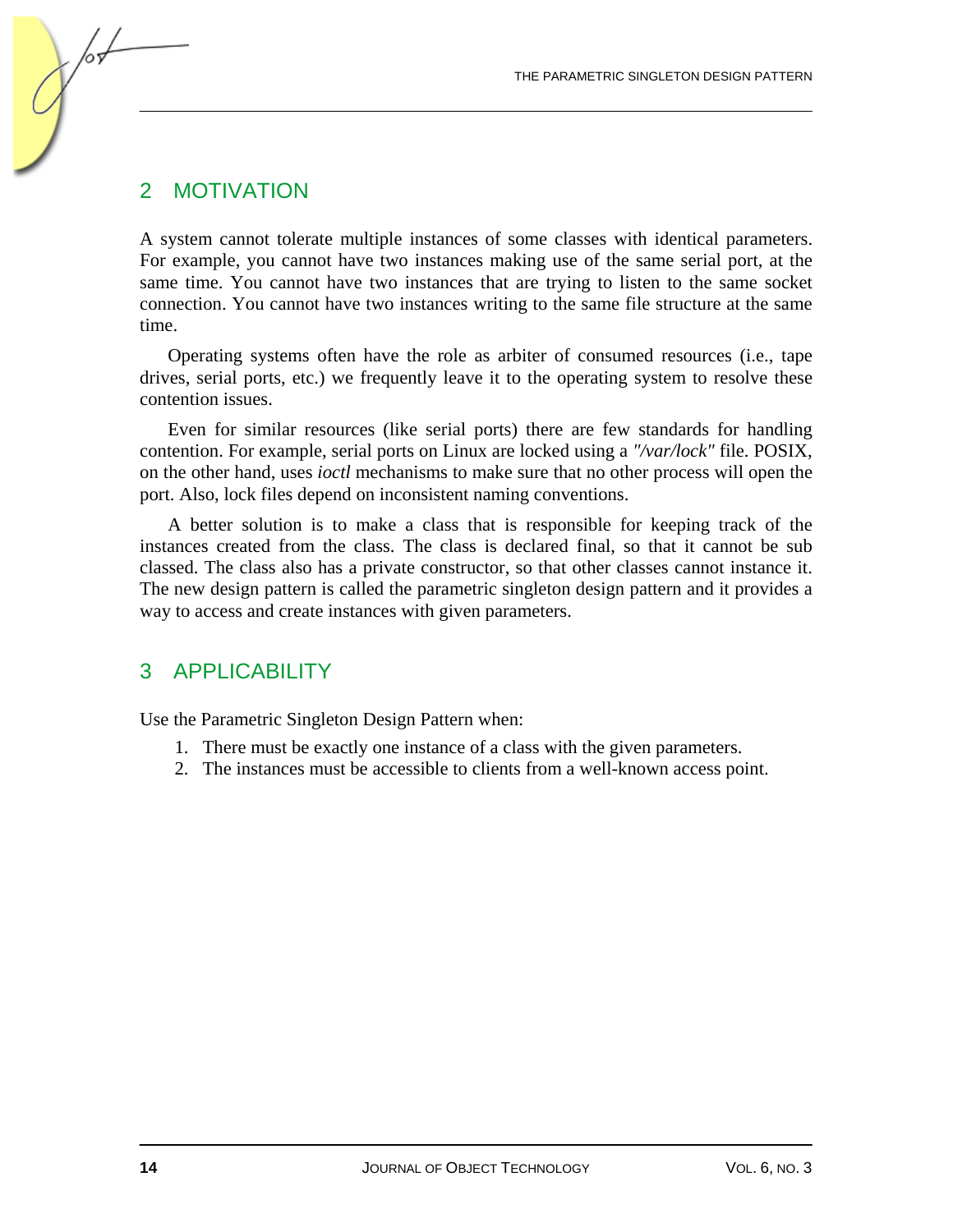## 4 STRUCTURE



Figure 4.1 A Class diagram for the parametric singleton pattern.

## 5 PARTICIPANTS

The participants are Parametric Singleton Clients that need instances.

- 1. The Parametric Singleton defines an instance upon request from a client, if, and only if, the instance does not already exist.
- 2. The Parametric Singleton returns the instance to the client.
- 3. The Parametric Singleton is responsible for creating unique instances from given parameters.

/or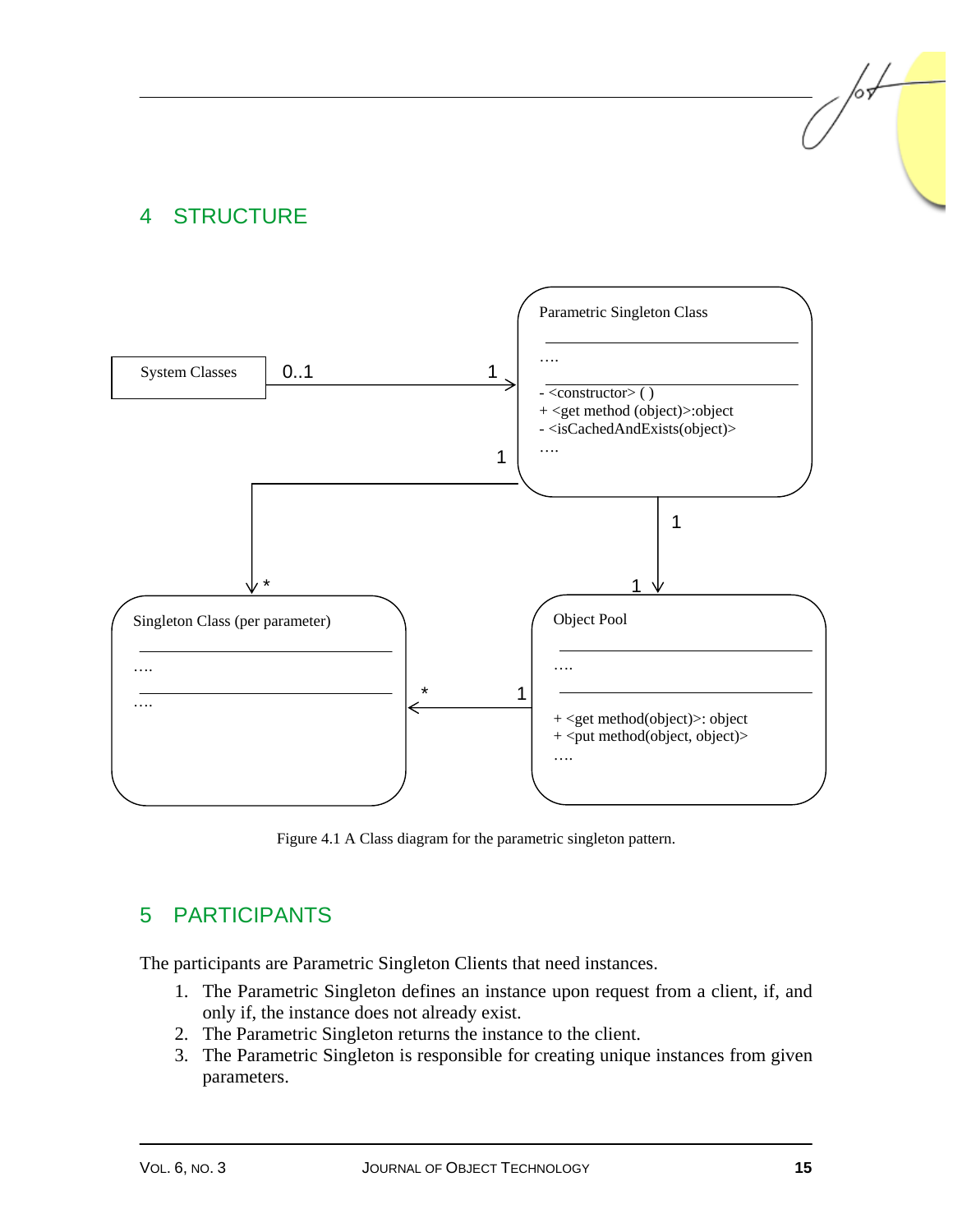## 6 COLLABORATIONS

/or

Clients obtain a reference to a Parametric Singleton instance only through the parametric singleton. If the instance is left in an improper state (e.g., the serial port was left open) it is NOT the role of the Parametric Singleton Design Pattern to close the IO port. Nor is it the role of the Parametric Singleton Design Pattern to open the port. That role is delegated to another part of the system.

Further, it is not the role of the Parametric Singleton Design Pattern to check out resources. That is, multiple threads can have multiple references to the same resource at the same time. MUTEX locking is delegated to some other part of the system.

#### 7 CONSEQUENCES

The Parametric Singleton Design Pattern has several benefits:

- 1. The parametric singleton design pattern controls creation of parametrically defined instances. The Parametric Singleton class uses parametric lazy instantiation to make new instances.
- 2. Reduced name space. The Parametric Singleton pattern avoids global variables that store instances created from the same parameter.

#### 8 IMPI EMENTATION

Here are implementation issues to consider when using the Parametric Singleton pattern:

1. Unique mapping of parameters. The Parametric Singleton pattern requires that there be a means to isomorphically map the parameter space into the instance space, as shown in Example 8.1.

#### **Example 8.1**

```
/** 
* Single instance of the registry is instances per port. The instance 
* is put into a hash table. 
*/ 
private static Hashtable registry = new Hashtable(100); 
… 
private static void startRegistry(Integer port) throws RemoteException 
         { 
   Registry r = null; 
   try { 
       r = LocateRegistry.createRegistry(port.intValue()); 
       registry.put(port, r); 
         } catch (Exception e) { 
         r =LocateRegistry.getRegistry(port.intValue()); 
             registry.put(port, r); 
 } 
     }
```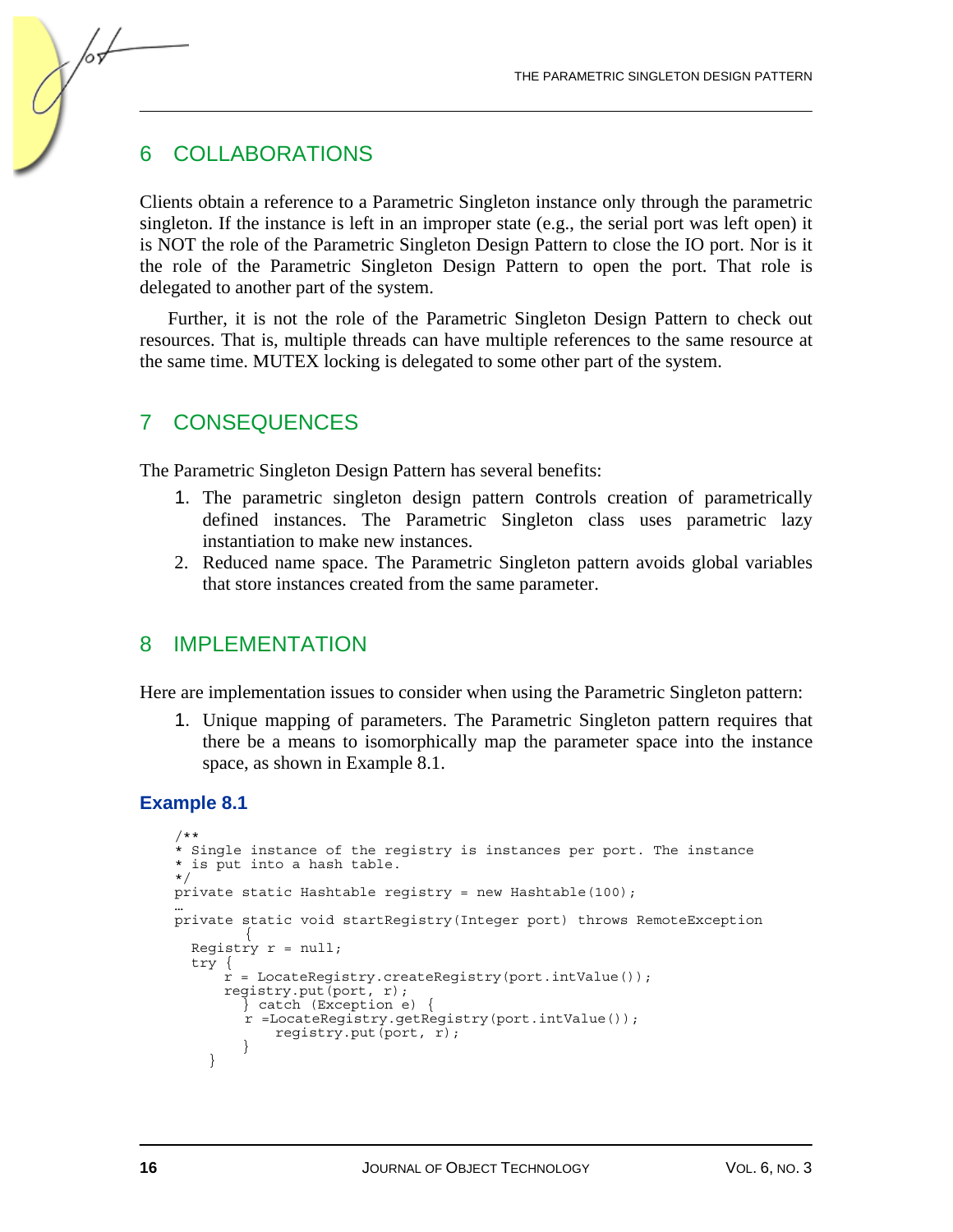2. Ensure unique instances. The Parametric Singleton pattern makes unique instances from a unique parameter, as shown in Example 8.2.

#### **Example 8.2**

```
/** 
* Checks whether a Registry has been started on this host for the 
        specified port. 
* Otherwise it starts one. 
*/ 
    public static void restart(Integer port) { 
         if (isInCacheAndRunning(port)) 
             return; 
         try { 
             startRegistry(port); 
         } catch (RemoteException e) { 
             In.message(e); 
 } 
     }
```
3. Cache instances for fast retrieval. The Parametric Singleton pattern must be able to look up instances, given some set of parameters, and do so from some data structure. That is, there must be enough space to hold references to all the instances the program will need. Also, a mechanism is needed to look up and retrieve the instances quickly enough to satisfy the clients, as shown in example 8.3.

#### **Example 8.3**

```
private static Hashtable registry = new Hashtable(100); 
private static void startRegistry(Integer port) throws RemoteException 
        { 
      Registry r = null … 
       r =LocateRegistry.getRegistry(port.intValue()); 
       registry.put(port, r); 
 … 
} 
public static Registry getRegistry(Integer port) { 
        restart(port); 
        return (Registry)registry.get(port);
}
```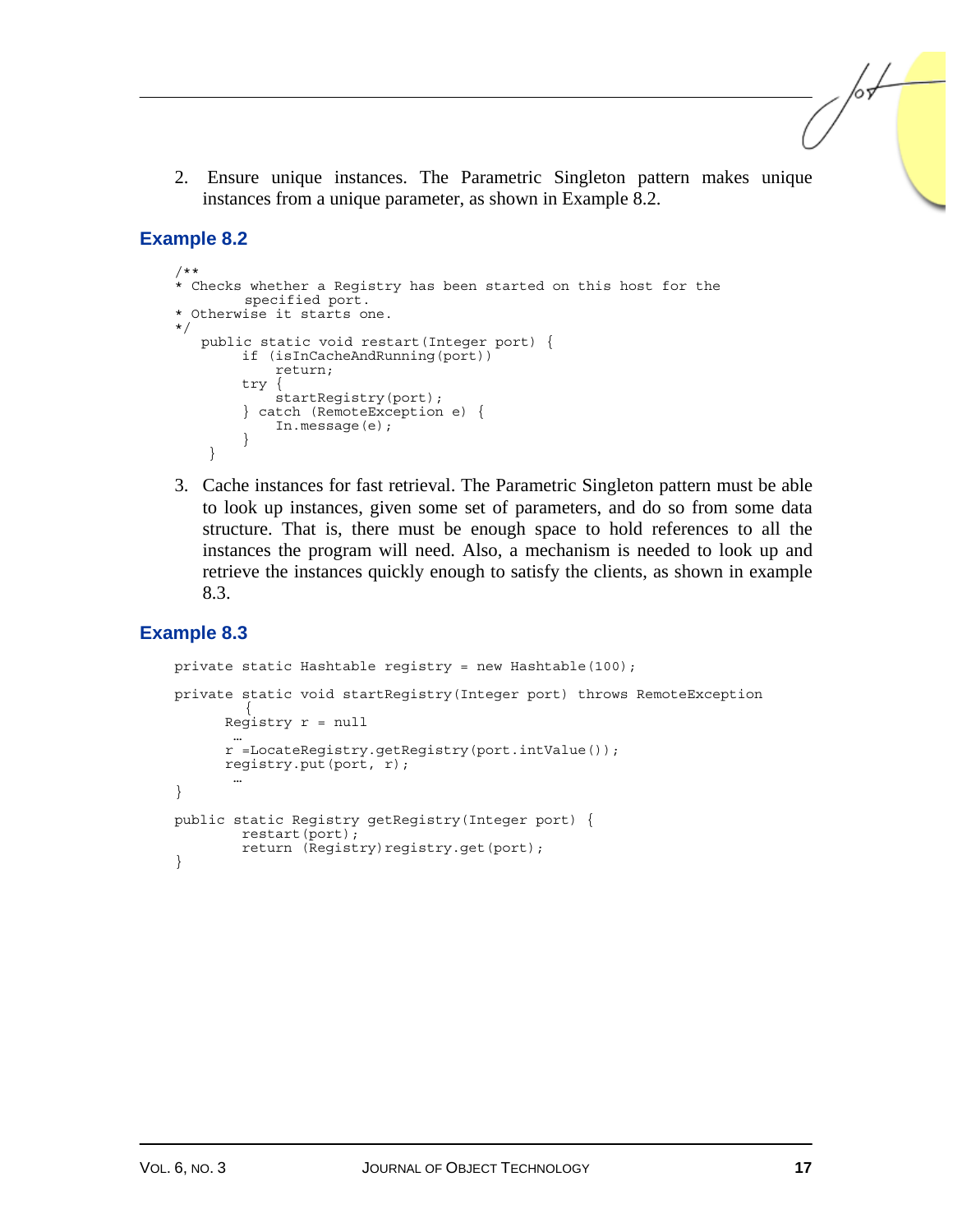#### 9 SAMPLE CODE

/or

The following code uses the parametric singleton pattern to create one, and only one instance of the RMI registry per port. A registry request causes a cache search. If no registry is found on the given port, a new one is created. Thus we make use of lazy instantiation.

```
public final class ParametricSingletonRmiRegistry { 
      private static Hashtable registry = new Hashtable(100); 
      // use singleton pattern and prevent instantiation of 
        RmiRegistryUtils. 
      private ParametricSingletonRmiRegistry() { 
 } 
        the only instance of the Reqistry held by the
        RmiRegistryUtils 
     public static void listNames(Integer port) { 
          if (!isInCacheAndRunning(port)) 
              return; 
         Registry r = (Registry) registry.get(port);
          System.out.println("registry on port: " + port); 
 System.out.println("registry: " + r); 
 System.out.println("names: "); 
          try { 
              print(r.list()); 
          } catch (RemoteException e) { 
              In.message(e); 
 } 
          System.out.println("------------------------"); 
      } 
   /** 
       * Checks whether a Registry has been started on this 
        host 
       * in the specified port. If not, it tries to start 
        one. 
       */ 
      public static void restart(int port) { 
          if (isInCacheAndRunning(port)) 
              return; 
          try { 
              startRegistry(port); 
           } catch (RemoteException e) { 
              In.message(e); 
 } 
 } 
    /** * @param port 
       * @return true if registry is in cache and 
        running 
       */ 
      private static boolean isInCacheAndRunning(Integer port) { 
          if (!isRegistryRunning(port.intValue())) return false; 
          if (!isRegistryInCache(port.intValue())) return false; 
          return true; 
      } 
 /** 
* @param port 
* @return true if we are able to locate a local registry 
*/ 
      private static boolean isRegistryRunning(int port) {
```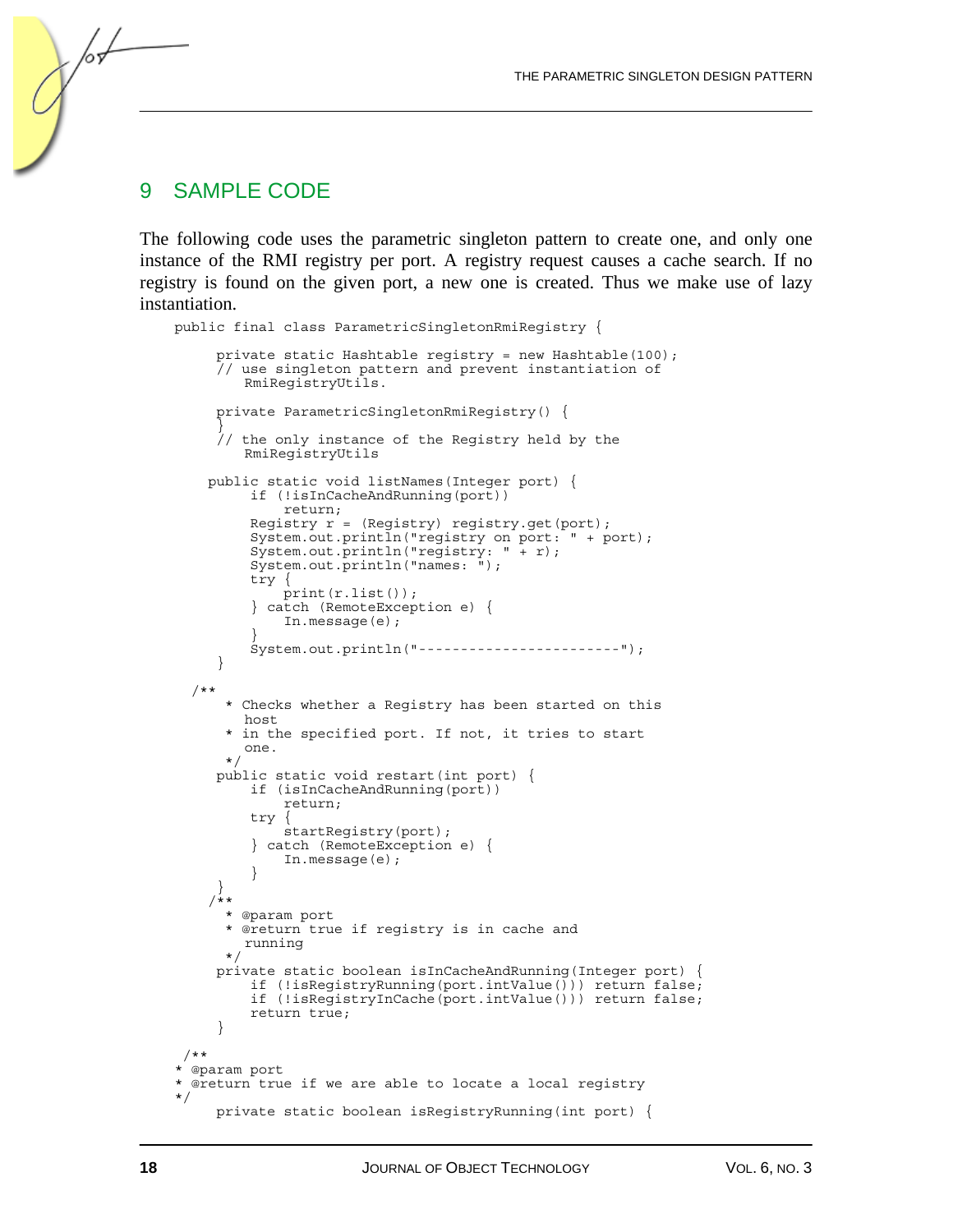```
 try { 
              Registry r = LocateRegistry.getRegistry(port); 
              if (r != null) return true; 
          } catch (RemoteException e) { 
              return false; 
 } 
          return false; 
      } 
      /** 
       * @param port 
       * @return return true if registry is in 
        cache 
       */ 
     private static boolean isRegistryInCache(int port) { 
          if (registry.get(new Integer(port)) == null) return false; 
          return true; 
 } 
    /** 
       * Restart the registry, if 
        needed. 
       * Return the only instance of the registry for consistent 
        global 
       * using by making use of the Singleton Design 
        Pattern 
\star * @return the internally held registry 
        instance. 
       */ 
      public static Registry getRegistry(Integer port) { 
          restart(port); 
          return (Registry) registry.get(port); 
 } 
      private static void startRegistry(Integer port) throws 
        RemoteException { 
          Registry r; 
          try { 
             r = LocateRegistry.createRegistry(port.intValue());
              registry.put(port, r); 
          } catch (Exception e) { 
              r = LocateRegistry.getRegistry(port.intValue()); 
              registry.put(port, r); 
 } 
 } 
    public static void main(String args[]) throws RemoteException { 
          //restart(port); 
          restart(5001); 
          restart(5002); 
          restart(5002); 
         Reqistry r = LocateReqistry.qetReqistry(5002);
          System.out.println("registry="+r);
```
## 10 RELATED WORK

The singleton design pattern is not new [Gamma et Al.]. However, the parametric singleton design pattern is new, as far as we know. While both the singleton and factory design patterns are creational patterns, the singleton ensures that the instance you get is

} } /or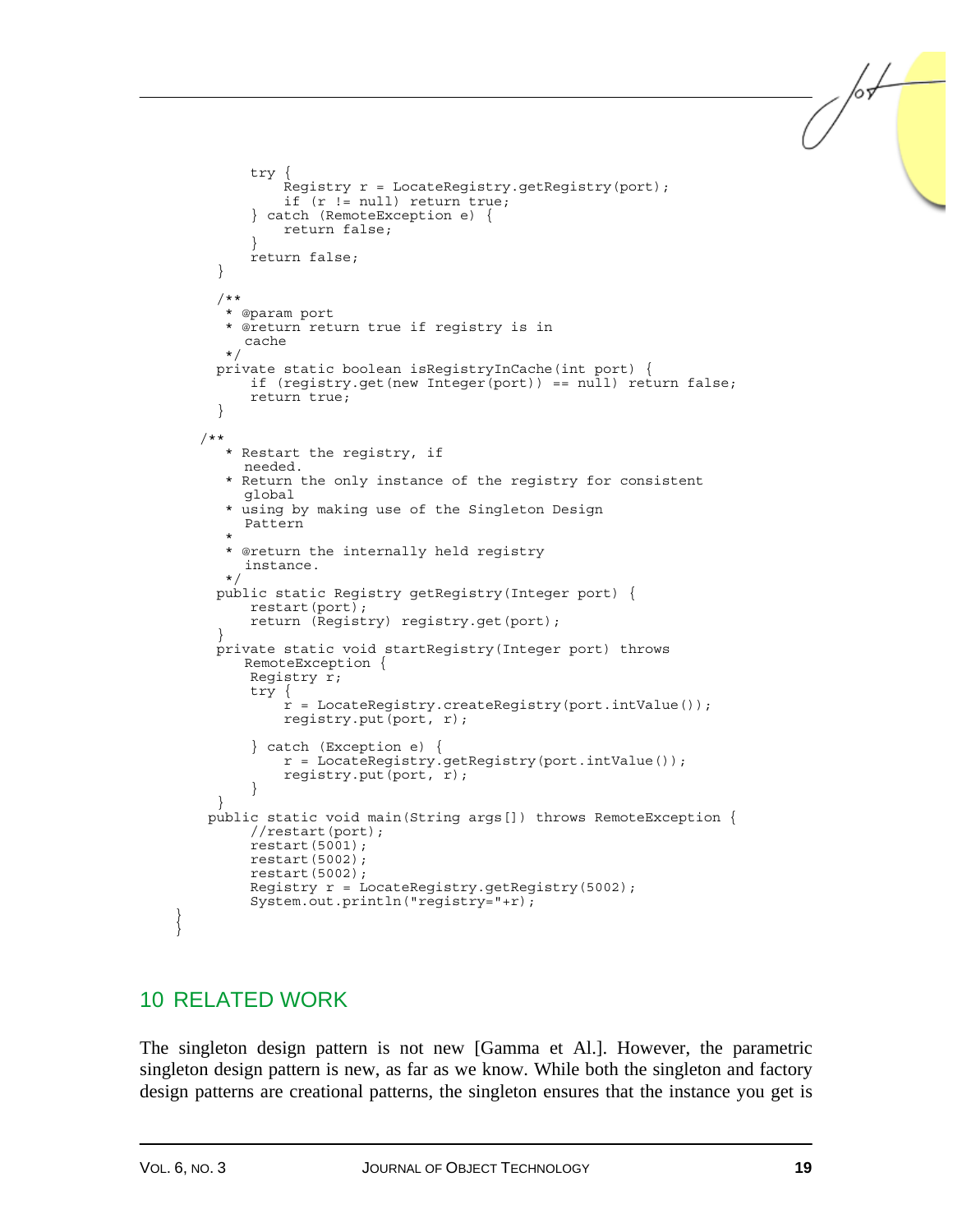the sole instance [Goldfedder]. In comparison, the parametric singleton ensures that the instance you get is the sole instance that corresponds to the given parameters.

There are other extensions to the singleton design pattern, such as *Optional Singletons. However*, the optional singleton creates new behavior for the subclass, rather than limits the behavior, like the parametric singleton [Maclean].

The idea that the singleton pattern implementation is awkward to subclass is not new. The declaration of the class as final has therefore become common. The parametric singleton pattern is just like the cache management pattern, with a difference; the cache management pattern does not limit the number of instances with a given id. The cache management design helps to speed instance creation. In fact, the pattern has many similarities with the *object pool* design pattern. Primary differences are instance homogeneity and a check-in mechanism. The parametric singleton has no such restriction [Grand].

The use of the lazy initialization design pattern is not new, and, in fact, is a practical requirement when dealing with an unknown number of instances in the cache [Beck97].

The use of synchronized in the singleton design pattern is not new either, typically called the *double-checked locking singleton design pattern*. This is a thread-safe means of implementing the parametric singleton design pattern [Shalloway]. The synchronized keyword ensures that method invocations will be atomic (i.e., they will happen all at once). If this were not the case, a race-condition would occur between two threads requesting the same object with the same parametric arguments at the same time and this leads to unpredictable behavior.

#### 11 SUMMARY

The parametric singleton pattern allows for one instance of a class for a given set of parameters. It provides a single point of global access to a class, just the way the singleton pattern does [Cooper]. The difference is that, for each new parameter, another instance is created.

The instances are stored in the cache. There is no mechanism to release the instances and allow them to be garbage collected, at present. In addition, just like any global store, if users alter the values of the instances incorrectly, the bug might be hard to trace.

Another drawback of the parametric singleton pattern is that there is no control over who accesses the instances. Just like the singleton, the parametric singleton is the only class that can create an instance of itself [Stelting].

An oft-cite drawback of the singleton pattern, which can be equally true of the parametric singleton pattern, is that when copies of the Singleton run in multiple VMs they will create an instance for each machine. Our implementation of the parametric singleton pattern will not suffer from this malady because the *locateRegistry* invocation will locate the registry no matter which virtual machine it is running on. However, this is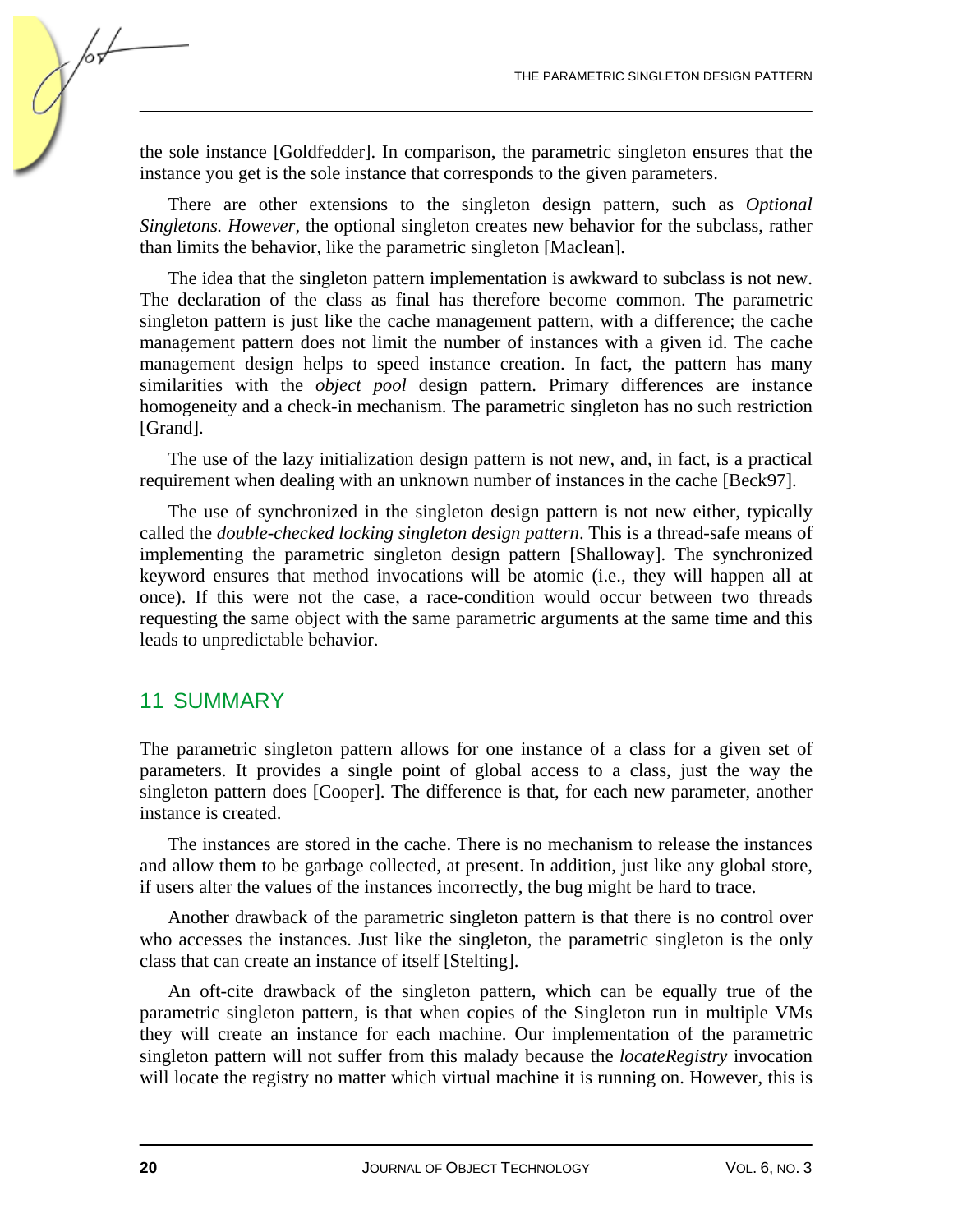a bug waiting to bite the unsuspecting parametric singleton (or non-parametric singleton) implementer [Fox].

The parametric singleton pattern leaves several topics for future work. The introduction of a check-in mechanism for inhomogeneous classes seems particularly useful. For example, in the case of a consumed resource (like a serial port) I may need to know who has the serial port and use some mechanism to release the serial port. A locked resource can cause a process to deadlock. Forcing the release of a resource will break the deadlock at the cost of causing unpredictable behavior.

We have found that already running RMI registries cause a similar problem. Breaking the deadlock means killing a running registry. The question of what happens when you kill the registry, remains open. Also open is exactly what would be a safe mechanism for killing a registry. Typically, different registries have different class paths. Restarting the registry not only enables a change in class path, but also a change in the execution context. A change in execution context requires a reloading of class files, enabling updates to code. A natural alternative is to create a new class loader, but this can be a very memory intensive approach, particularly since the number of class loaders is not bound. Worse, the use of multiple class loaders can defeat some implementations of the singleton design pattern [Geary].

Setting the code base on new registries may be important for some users. By default, the code base of the registry is the same as that of the parametric singleton pattern. In the future, a mechanism to change this might be welcome, for example:

// protocol + current directory (of the VM) + trailing slash String codebase ="file:"+System.getProperty("user.dir")+"/"; System.setProperty( "java.rmi.server.codebase", codebase);

Some people claim that using lock files will prevent the launching of multiple singletons. We take exception to this claim, since applications that die before deleting the lock file will continue to cause deadlocks. Thus the question of how to resolve this issue remains open [JDF].

There has been some discussion on the RXTX group about unit testing the parametric singleton pattern. The question of how to implement this unit testing properly remains open. One (untested) idea is to create a façade design pattern in the form of a simplified interface and then use versions of this in order to provide a mock-up for the unit test [RXTX].

#### **REFERENCES**

[Beck97] Kent Beck. *Smalltalk Best Practice Patterns*. Prentice Hall, 1998.

[Cooper] James W. Cooper. *Java Design Patterns*. Addison-Wesley, 2000.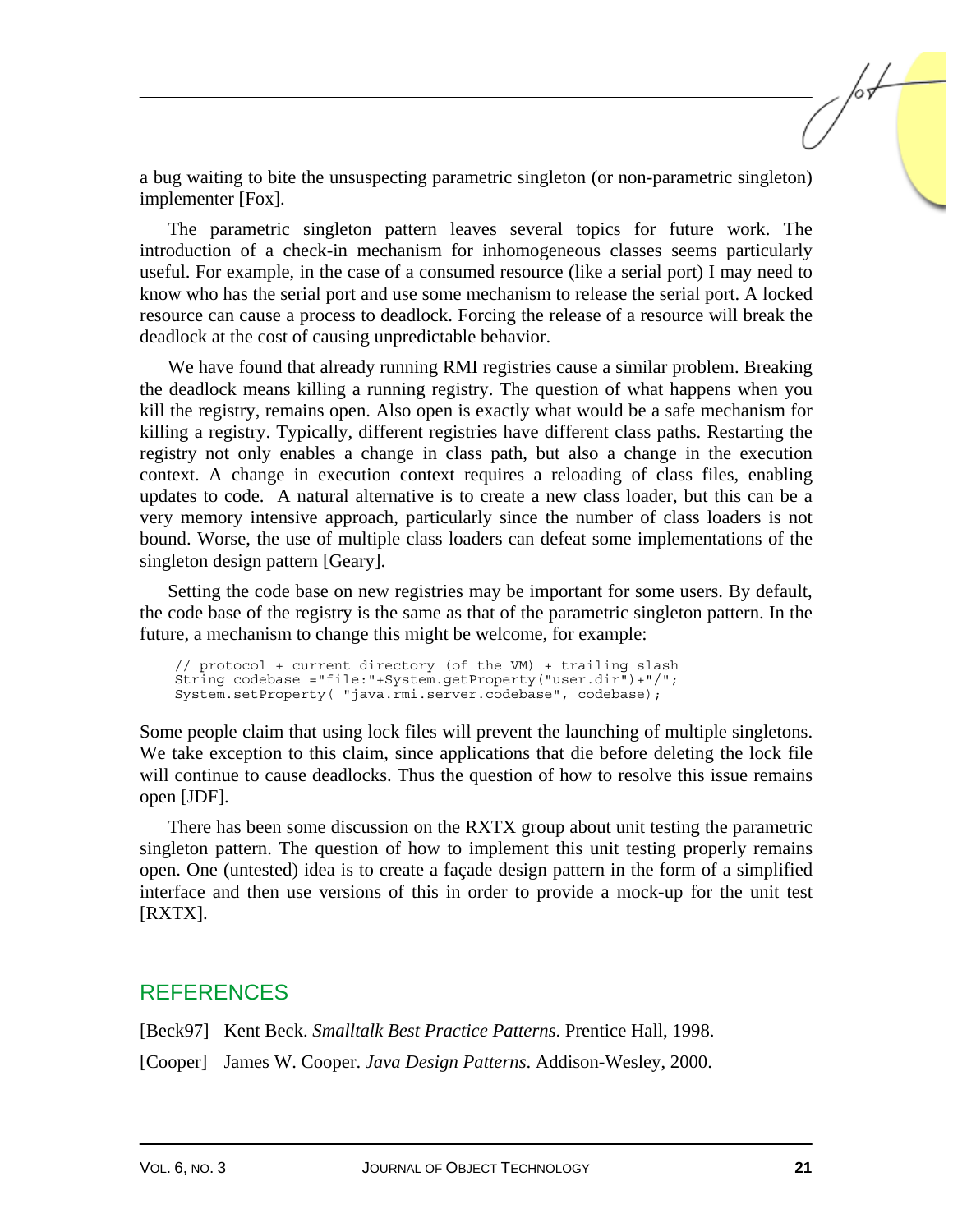- [Fox] Joshua Fox. "When is a Singleton not a Singleton?", http://java.sun.com/ developer/technicalArticles/Programming/singletons/, January 2001. Last accessed April 14, 2006.
- [Gamma et Al.] Erich Gamma, Richard Helm, Ralph Johnson, and John Vlissides.*Design Patterns: Elements of Reusable Object-Oriented Software*. Addison-Wesley, 1995.
- [Geary] David Geary. "Simply Singleton". Java World, April 25, 2003. http://www.javaworld.com/javaworld/jw-04-2003/jw-0425 designpatterns\_p.html Last accessed April 15, 2006.
- [Goldfedder] Brandon Goldfedder. *The Joy of Patterns*. Addison-Wesley, 2002.
- [Grand] Mark Grand. *Patterns in Java, Volume 1*. John Wiley & Sons, Inc. 1998.
- [JDF] Java Developer Forum. "Java Forums Prevent launching multiple instances of a Java Application?" http://forum.java.sun.com/thread.jspa?threadID= 565828&messageID=4101278 Last accessed April 15, 2006.
- [Maclean] Stuart Maclean. "On The Singleton Software Design Pattern". Technical Report DSSE-TR-97-4, Dept of Electronics and Computer Science, University of Southampton, September 1997.
- [RXTX] Douglas Lyon. "Sole of a new design pattern" in the RXTX forum, March 22, 2006. http://mailman.qbang.org/pipermail/rxtx/Week-of-Mon-20060320/ 006650.html Last accessed April 15, 2006.
- [Shalloway] Alan Shalloway and James R. Trott. *Design Patterns Explained*. Addison-Wesley, 2002.
- [Stelting] Stephen Stelting and Olav Maassen. *Applied Java Patterns*. Prentice Hall, 2002.

#### **About the authors**



 $\sqrt{\sigma}$ 

**Douglas A. Lyon** (M'89-SM'00) received the Ph.D., M.S. and B.S. degrees in computer and systems engineering from Rensselaer Polytechnic Institute (1991, 1985 and 1983). Dr. Lyon has worked at AT&T Bell Laboratories at Murray Hill, NJ and the Jet Propulsion Laboratory at the California Institute of Technology, Pasadena, CA. He is currently the Chairman of the Computer Engineering Department at

Fairfield University, in Fairfield CT, a senior member of the IEEE and President of DocJava, Inc., a consulting firm in Connecticut. Dr. Lyon has authored or co-authored three books (Java, Digital Signal Processing, Image Processing in Java and Java for Programmers). He has authored over 30 journal publications. Email: lyon@docjava.com. Web: http://www.DocJava.com.